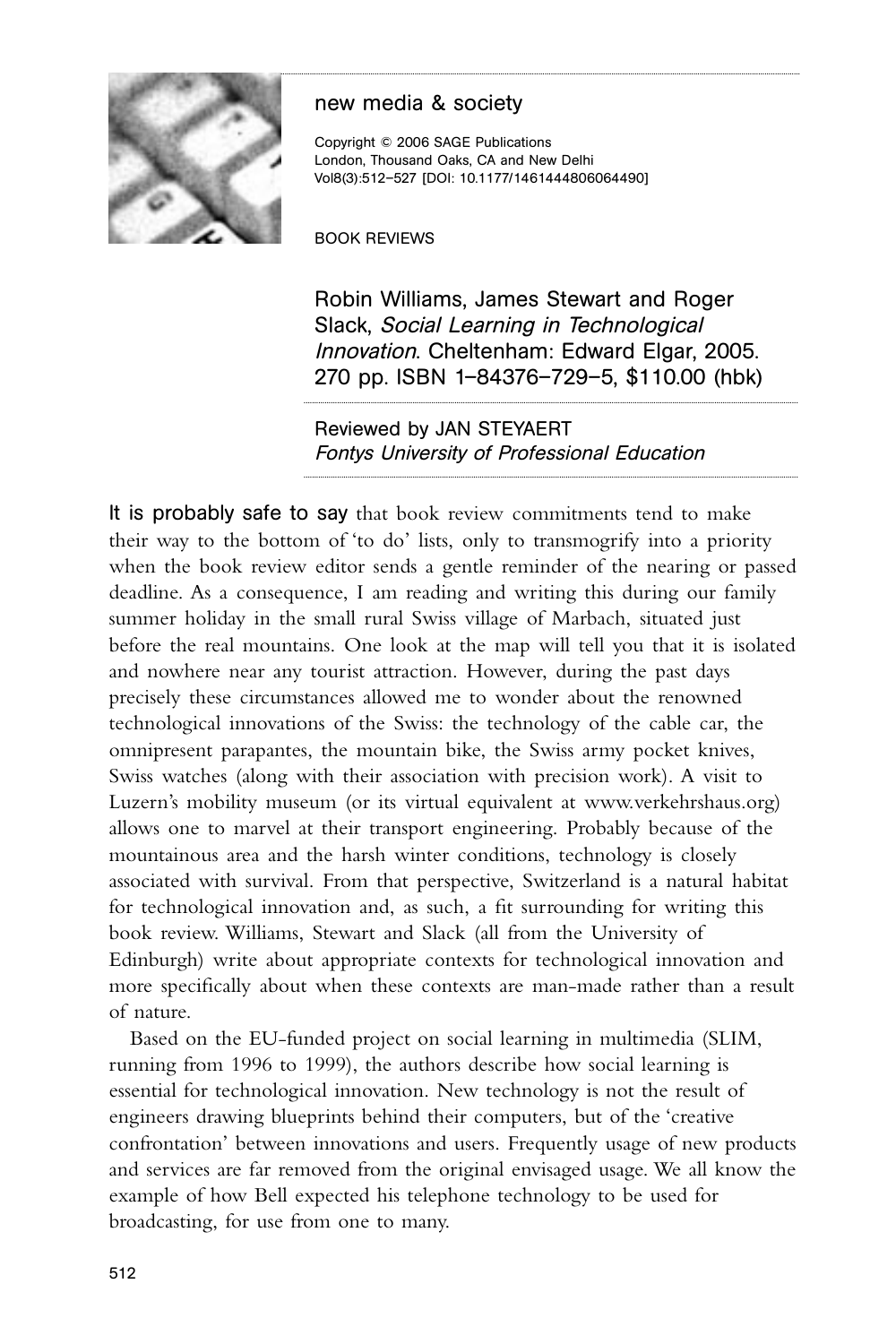In the first seven chapters of the book, the authors describe both the context and methodology of their study, as well as the importance of social learning and the different models that are available for organizing such social learning. This relates to such concepts as the interpretative flexibility of Wiebe Bijker, or the domestification of Roger Silverstone. The authors join these constructivist perspectives on technology development and thus go beyond the older, more linear and deterministic perspectives. As such, they argue that users are a critical and often neglected stakeholder in technology innovation. Much research either focuses on technology development in the pre-market stage, or diffusion of innovations after market introduction (e.g. Everett Roger's influential work). Williams, Stewart and Slack draw our attention to the dynamics just before and after market introduction, when technology is still surrounded by a lot of uncertainty and different stakeholders experiment with it. They stress the importance of 'digital experiments' and involvement of intermediaries for successful technology innovation. They even introduce the 'reflexive intermediary' (p. 90 onwards) as a stakeholder who can theorize about their involvement with technological change.

While the authors' core arguments are recognizable and welcomed, the book does not really come to life. Others in the 'social shaping of technology' tradition have followed the development of specific technologies of artefacts to develop their theoretical framework (e.g. Wiebe Bijker and bicycles). Given that this book builds upon the European SLIM-project, one expects this book to come to life through the case studies. However, while the authors argue 'there is not space here to present a detailed account of each case (and which would, if taken together, also be rather unreadable)' (p. 39), what they do offer in terms of information on the individual case studies is disappointingly minimal. Readers have to do with a short paragraph on each in Chapter 2 and half a page later on, when a particular case is most relevant to the story the authors wish to tell. This hardly allows readers to grasp the contents of the case studies and how technology innovation was envisaged and/or actually developed in them. Consequently, this book begins to feel like a lengthy exploration of the authors' professional libraries.

In the final chapters, the authors relate their findings to policy and practice implications. While international security has sky-rocketed to the top of policy agenda, thus diminishing somewhat the sense of urgency of the European Union and different member states to take the lead in technology innovation, there is still a lot going on in this area for such a look into the practical implications of the authors' research to be relevant. While the key message of moving beyond a linear perspective on technology innovation is loud and clear, the authors unfortunately offer little that would help to construct alternative approaches. What they do offer is either close to the obvious or too multiinterpretable to be of much help. One substantial missed opportunity here is guidance for the reflexive intermediaries the authors so welcomed in earlier